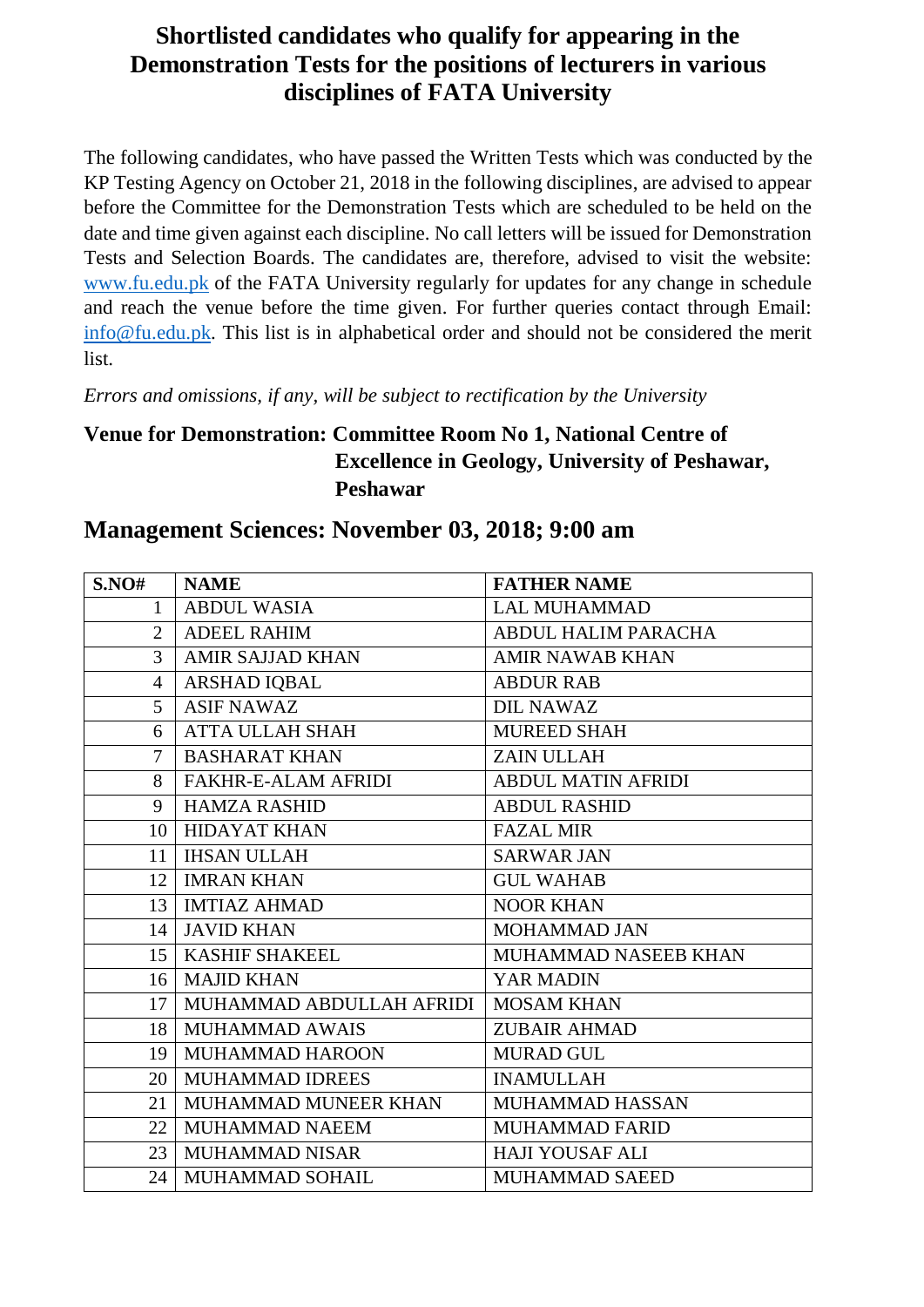| 25 | MUHAMMAD TAIF KHAN       | MUHAMMAD TAHIR KHAN        |
|----|--------------------------|----------------------------|
| 26 | MUHAMMAD TAUSEEF KHAN    | MUHAMMAD NAWAZ KHAN        |
| 27 | <b>RABIA ANWAR</b>       | ANWER ALI SHAH BUKHARI     |
|    | 28   SAADIA KHAN         | <b>HAMID HASSAN</b>        |
| 29 | <b>SAIFULLAH KHAN</b>    | <b>AKBAR KHAN</b>          |
|    | 30   SAIMA BANO          | <b>SHAH KHISRO KHAN</b>    |
| 31 | <b>SHAHAB HUSSAIN</b>    | MUHAMMAD RIAZ              |
| 32 | <b>SHAHAN ZEB KHAN</b>   | <b>UMER SARDAR KHAN</b>    |
| 33 | <b>SHAHID IQBAL</b>      | <b>NISAR MUHAMMAD</b>      |
| 34 | <b>SHARIF ULLAH JAN</b>  | <b>AMIN ULLAH JAN</b>      |
|    | 35   SUFFYAN RAHIM       | <b>MIAN ABDUR RAHIM</b>    |
|    | 36   SYED FAYAZ SHAH     | <b>KHITAB SHAH</b>         |
| 37 | <b>SYED MUALLIM SHAH</b> | <b>SYED MUHAMMAD ASKAR</b> |
|    | 38   UMAIR AHMED         | <b>ABID SOHAIL</b>         |
| 39 | USMAN SADDIQUE           | MALIK MOHAMMAD SADDIQUE    |
| 40 | YASIR KHAN               | <b>MUNIF KHAN</b>          |
| 41 | ZAHIRULLAH               | MUHAMMAD RAHIM             |
|    | 42   ZAIN ULLAH          | <b>FARMAN ULLAH</b>        |
| 43 | <b>ZIA ULLAH</b>         | <b>NAZIR ULLAH</b>         |
| 44 | <b>ZOHAIB KHAN</b>       | <b>KHADIM KHAN</b>         |

# **Computer Science: November 04, 2018; 9:00 am**

| S.NO#          | <b>NAME</b>                  | <b>FATHER NAME</b>     |
|----------------|------------------------------|------------------------|
| $\mathbf{1}$   | <b>ARMEENA SABIR</b>         | <b>GHULAM SABIR</b>    |
| $\overline{2}$ | <b>ARSHAD JAVED</b>          | <b>JAVED AKHTAR</b>    |
| 3              | <b>EID REHMAN</b>            | QADAR MUHAMMAD         |
| 4              | <b>GHUHAR REHMAN</b>         | <b>GHAUS UR REHMAN</b> |
| 5              | <b>HAMID ULLAH</b>           | ZAID ULLAH             |
| 6              | HANIF ULLAH KHAN             | <b>GUL BEHRAM KHAN</b> |
| $\overline{7}$ | <b>IKRAM ULLAH</b>           | <b>ESSA KHAN</b>       |
| 8              | <b>INAYAT KHAN</b>           | <b>BAKHTI RAHMAN</b>   |
| 9              | <b>ISLAM ZADA</b>            | <b>MUHAMMAD MALOOK</b> |
| 10             | KALEEM NAWAZ KHAN            | <b>SALEEM KHAN</b>     |
| 11             | <b>KIRAMAT ULLAH</b>         | <b>CHINAR GUL</b>      |
| 12             | <b>MISBAH DAUD</b>           | <b>MUHAMMAD DAUD</b>   |
| 13             | MUHAMMAD AMJAD KHAN          | <b>MIR QADIR KHAN</b>  |
| 14             | MUHAMMAD FAHIM ULLAH         | <b>SABIR DIN</b>       |
| 15             | MUHAMMAD MUNEER UMAR         | <b>UMAR KHAN</b>       |
| 16             | MUHAMMAD UMER HAROON         | <b>ANWAR PARVEZ</b>    |
| 17             | MUHAMMAD UMER KHATTAK        | MUHAMMAD ARIF KHATTAK  |
| 18             | <b>MUMTAZ ALI</b>            | <b>GOHAR ALI</b>       |
| 19             | NOREEN FAYYAZ KHAN           | MUHAMMAD FAYYAZ KHAN   |
| 20             | <b>QAISER MUHAMMAD ABDUR</b> | MUHAMMAD ASLAM KHAN    |
|                | <b>REHMAN</b>                |                        |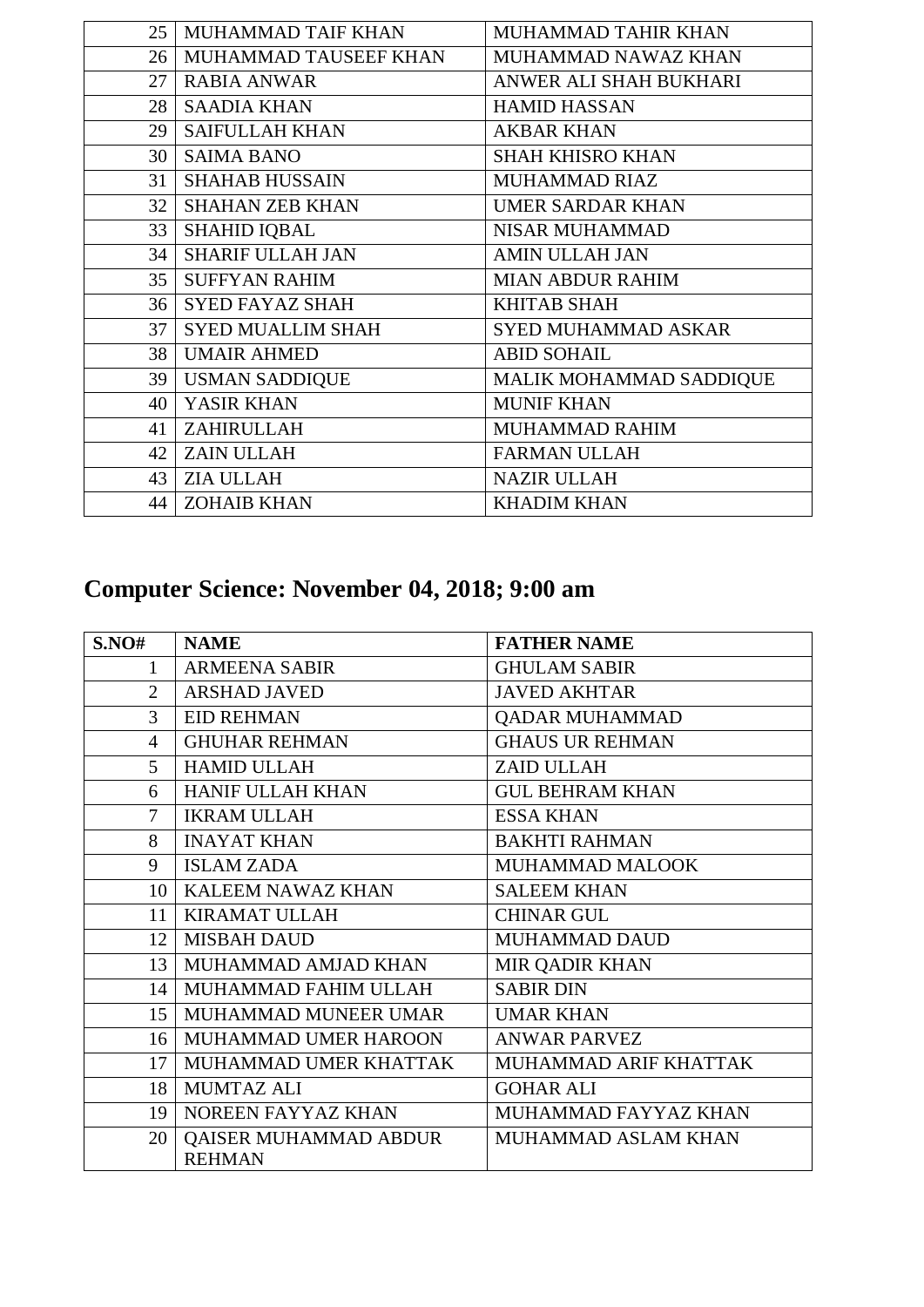| 21  | SADIO SHAH                | <b>RAHIM SHAH</b>       |
|-----|---------------------------|-------------------------|
| 22. | <b>SAJID ULLAH</b>        | MUHAMMAD SHAMIM         |
|     | 23   SYED SHAYAN ALI SHAH | <b>SAJJAD ALI SHAH</b>  |
| 24  | TAUSEEF UR REHMAN         | <b>ABDUL LATIF KHAN</b> |
| 25  | <b>WAQAR KHALID</b>       | <b>FAZAL HAQ</b>        |
| 26  | <b>WAQAS ALI</b>          | <b>GHAZANFAR ALI</b>    |

## **Sociology: November 04, 2018; 1:30 pm**

| S.NO#          | <b>NAME</b>           | <b>FATHER NAME</b>    |
|----------------|-----------------------|-----------------------|
|                | <b>AHMAD KHAN</b>     | <b>MUHAMMAD AMIN</b>  |
| $\overline{2}$ | <b>AZIZ ULLAH JAN</b> | <b>AHMAD JAN</b>      |
| 3              | <b>BASIT ALI</b>      | <b>HADI KHAN</b>      |
| $\overline{4}$ | <b>FAIZ ULLAH</b>     | <b>HAMZ ULLAH</b>     |
| 5              | <b>ISHFAQ AHMAD</b>   | <b>SHAMS UL ISLAM</b> |
| 6              | <b>JEHAN ZEB</b>      | <b>HANIF ULLAH</b>    |
| $\tau$         | <b>MAZHAR ISLAM</b>   | <b>NOOR ISLAM</b>     |
| 8              | MUHAMMAD ASGHAR KHAN  | <b>LIAQ KHAN</b>      |
| 9              | MUHAMMAD KAMRAN       | <b>MUHAMMAD SAEED</b> |
| 10             | MUHAMMAD UZAIR        | <b>JANIS KHAN</b>     |
| 11             | <b>NAYAB ALI</b>      | <b>SAID QASIM</b>     |
| 12             | <b>QUDRAT ULLAH</b>   | <b>MUHEET KHAN</b>    |
| 13             | <b>SHARIF KHAN</b>    | <b>MUHAMMAD JAN</b>   |

### **English: November 10, 2018; 9:00 am**

| S.NO#          | <b>NAME</b>                | <b>FATHER NAME</b>           |
|----------------|----------------------------|------------------------------|
|                | <b>ABDUL SALAM</b>         | MUHAMMAD IBRAHIM             |
| $\overline{2}$ | <b>ALAM ZEB</b>            | MUHAMMAD UMER KHAN           |
| 3              | <b>ANUM SALEEM</b>         | <b>SALEEM GUL</b>            |
| 4              | ASMA ANDALEEB KHATTAK      | <b>BASUIR AHMAD KHATTAK</b>  |
| 5              | <b>BILAL KHAN</b>          | <b>ABUDL JALAL</b>           |
| 6              | <b>BILHUDA</b>             | <b>GULDAR ALI</b>            |
| $\overline{7}$ | <b>HASEEB ULLAH SHAH</b>   | <b>GUL WALI SHAH</b>         |
| 8              | <b>ILYAS KHAN</b>          | <b>JAVED KHAN</b>            |
| 9              | <b>IRFAN UL WAHAB</b>      | <b>IKRAM UL WAHAB</b>        |
| 10             | <b>KALEEM ULLAH ABID</b>   | <b>DAFTAR KHAN</b>           |
| 11             | <b>MEHTAB ALAM</b>         | <b>DILAWAR KHAN</b>          |
| 12             | <b>MEMOONA HAKEEM</b>      | <b>FAZLE HAKEEM</b>          |
| 13             | MUHAMMAD IMRAN             | <b>NOOR MUHAMMAD</b>         |
| 14             | MUHAMMAD ISHTIAQ           | MUHAMMAD GUL                 |
| 15             | <b>NASEER AHMAD</b>        | <b>SAMANDAR KHAN</b>         |
| 16             | <b>SAHIB ZADA JEHANZEB</b> | <b>SAHIB ZADA FAZLE AMIN</b> |
| 17             | <b>SAHRISH</b>             | <b>SHER KHAN</b>             |
| 18             | <b>SAIMA IKRAM</b>         | <b>IKRAM ULLAH</b>           |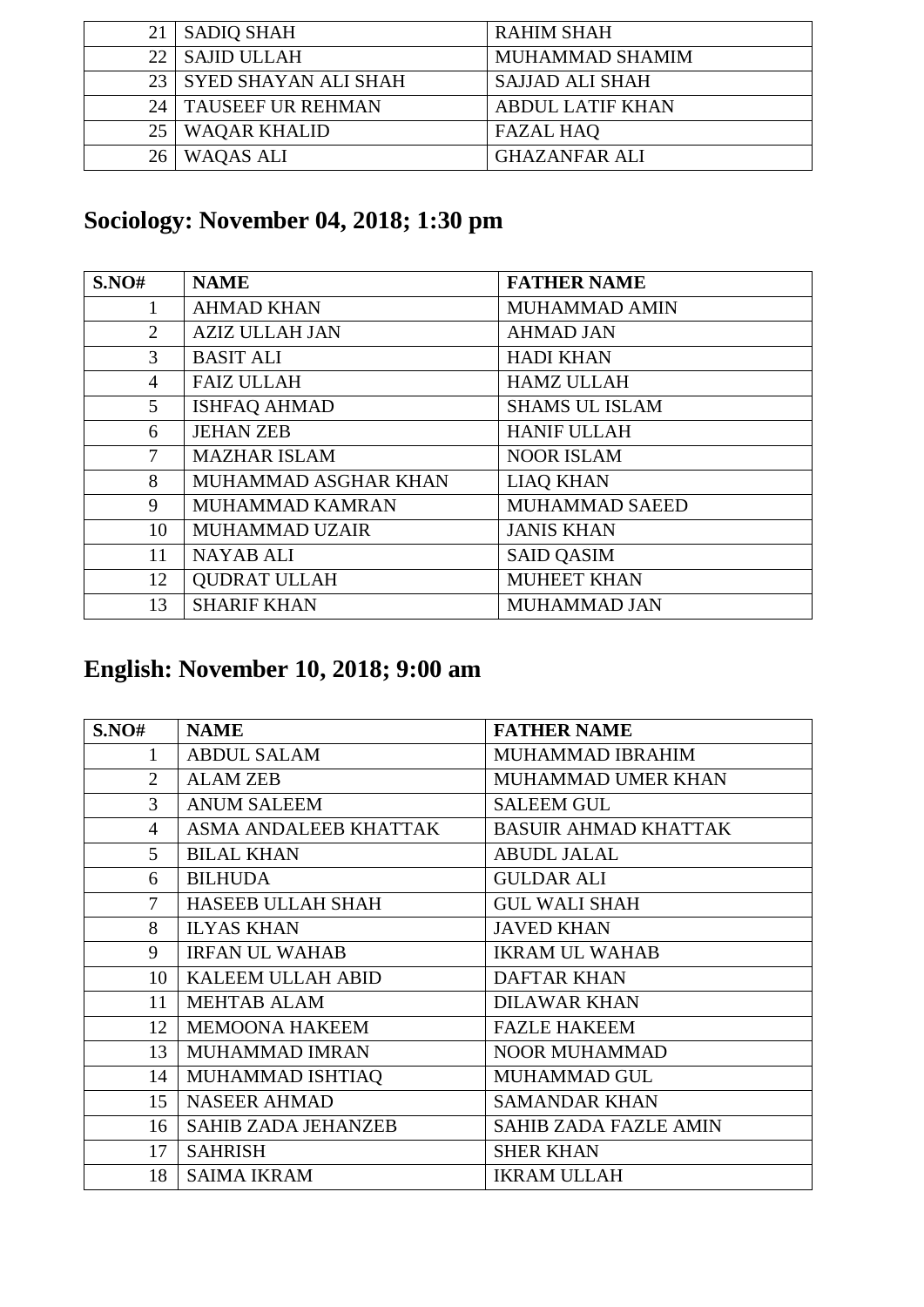| 19 | <b>SALMA NAZ KHATTAK</b>    | <b>JAMSHED IQBAL KHATTAK</b> |
|----|-----------------------------|------------------------------|
| 20 | <b>SHARIF ULLAH</b>         | <b>NOOR ZAMAN</b>            |
| 21 | SHEHRZAD AMEENA KHATTAK     | ZAHIR JAN KHATTAK            |
| 22 | <b>SYED MAZHAR ALI SHAH</b> | <b>SAYED ALI SHAH</b>        |
| 23 | <b>TAHIR ALI KHAN</b>       | <b>BAHADAR ALI KHAN</b>      |
| 24 | <b>TURAB HUSSAIN</b>        | <b>ISRAR HUSSAIN</b>         |
| 25 | <b>UZMA MUHIB</b>           | <b>MUHIB ULLAH</b>           |
| 26 | <b>ZEESHAN</b>              | <b>KHOSHDIL KHAN</b>         |
|    |                             |                              |

## **Mathematics: November 10, 2018; 1:30 am**

| S.NO#          | <b>NAME</b>              | <b>FATHER NAME</b>      |
|----------------|--------------------------|-------------------------|
| $\mathbf{1}$   | <b>ABDULLAH</b>          | <b>DUR ALI KHAN</b>     |
| $\overline{2}$ | <b>AKHTAR MUNIR KHAN</b> | <b>NAZIR ULLAH KHAN</b> |
| 3              | <b>ASAD ULLAH</b>        | <b>SIRAJ MUHAMMAD</b>   |
| $\overline{4}$ | <b>ASAF KHAN</b>         | <b>BACHA</b>            |
| 5              | <b>ASMAT ULLAH</b>       | <b>ALI KHAN</b>         |
| 6              | <b>AURANGZAIB KHAN</b>   | MUHAMMAD ASHRAF         |
| $\overline{7}$ | <b>EHSAN ELAHI</b>       | <b>NASEEM AHMAD</b>     |
| 8              | <b>HANIF ULLAH</b>       | <b>AHMAD SAEED</b>      |
| 9              | <b>IMRAN KHAN</b>        | <b>RASHID ULLAH</b>     |
| 10             | KHADIJA ALI SHAH         | MIAN MUHAMMAD ALI SHAH  |
| 11             | <b>KHUG ALAM</b>         | <b>QALANDAR KHAN</b>    |
| 12             | <b>MUHAMMAD BILAL</b>    | <b>AZIZ UR RAHMAN</b>   |
| 13             | MUHAMMAD SOHAIB KHAN     | <b>JAMSHED KHAN</b>     |
| 14             | MUHAMMAD WALEED AHMAD    | <b>FAZLI AZEEM</b>      |
| 15             | <b>RAZI KHAN</b>         | <b>SHER AFZAL</b>       |
| 16             | <b>SAJJAD KHAN</b>       | <b>AYUB KHAN</b>        |
| 17             | <b>SALMAN AHMAD</b>      | MUHAMMAD RAFIQ          |
| 18             | SHAFAQ-ZU-FISHAN         | <b>SHAKIR HUSSAIN</b>   |
| 19             | <b>SHAGUFTA</b>          | <b>BALQAIS KHAN</b>     |
| 20             | <b>SHAMS UL ARIFEEN</b>  | MUHAMMAD FAZAL SHAH     |
| 21             | <b>SHER MUHAMMAD</b>     | <b>SULTAN MUHAMMAD</b>  |
| 22             | <b>SYED OMAR SHAH</b>    | <b>SAYED AKRAM SHAH</b> |
| 23             | WAQAS AHMAD              | <b>SAMANDAR KHAN</b>    |
| 24             | <b>ZEESHAN ALI</b>       | <b>GHULAM HAIDER</b>    |

### **Geology: November 11, 2018; 9:00 am**

| S.NO#             | <b>NAME</b>         | <b>FATHER NAME</b> |
|-------------------|---------------------|--------------------|
|                   | <b>ASAD KHAN</b>    | <b>RAHMANI GUL</b> |
| ∍                 | <b>FAISAL SHAH</b>  | <b>ZAHIR SHAH</b>  |
| $\mathbf{\Omega}$ | <b>IMRAN UD DIN</b> | <b>SHER BADIN</b>  |
| 4                 | MUHAMMAD ISHAQ      | <b>WADAN GUL</b>   |
|                   | MUHAMMAD RIZWAN     | MUHAMMAD AYAZ      |